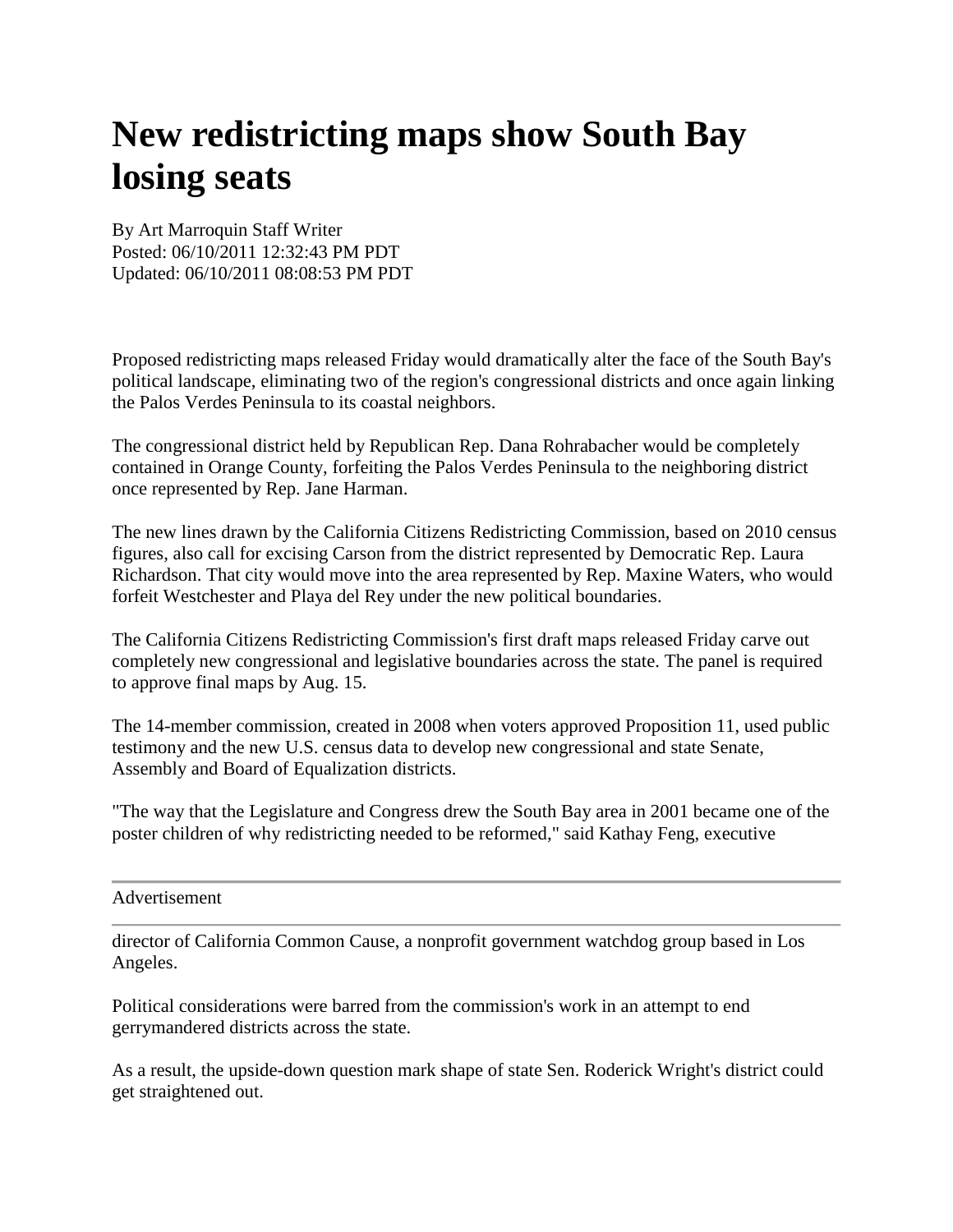The commission also called for chopping off the so-called "Oropeza finger," an odd appendage that included the Long Beach home of the late state Sen. Jenny Oropeza, whose seat is now held by Democrat Ted Lieu of Torrance.

But the oddly shaped, extremely long congressional district held by Rohrabacher took the political cake, Feng said, by stretching from Huntington Beach, narrowing into a shoestring through southern Long Beach and ballooning at the other end to encompass the Palos Verdes Peninsula.

"There wasn't anybody to argue that these areas didn't share any interests other than a handpicked incumbent who would be reassured re-election," Feng said. "Thanks to the commission, you will no longer will see those strange fingers and curlicues that were drawn into districts to accomplish representatives and their successors."

Under the commission's proposal, the Palos Verdes Peninsula would be moved into a congressional district that stretches from San Pedro to Santa Monica.

If approved, the area would encompass the homes of Republican Craig Huey and his Democratic challenger, Los Angeles City Councilwoman Janice Hahn, who are running for the congressional seat vacated when Harman stepped down earlier this year.

Huey does not live within the district's current boundaries. Neither candidate could be reached for comment about the proposed maps.

"That's a huge coastal seat that still appears to lean Democratic," said Allan Hoffenblum, a former GOP consultant and publisher of the California Target Book, a nonpartisan guide to state politics.

"If Janice Hahn wins, it could be a good seat for her to keep," Hoffenblum said. "It might not be a totally safe Democratic seat, but I think it could be tough for a Republican to win in a district like that."

Next door, Waters could be fighting for political survival if the proposed eastward shift of her district is ultimately approved.

The area's growing Latino population could make it difficult for her to hold on to a historically black district.

Waters could not be reached for comment.

Feng said politicians finding themselves in new areas should make an effort to reach out to their new constituents.

"The reality is that California's demographics are changing, so if an elected official wants to represent an area, then they need to be responsive to that changing constituency," Feng said. "Nobody should feel they have a birthright to having a district drawn a certain way."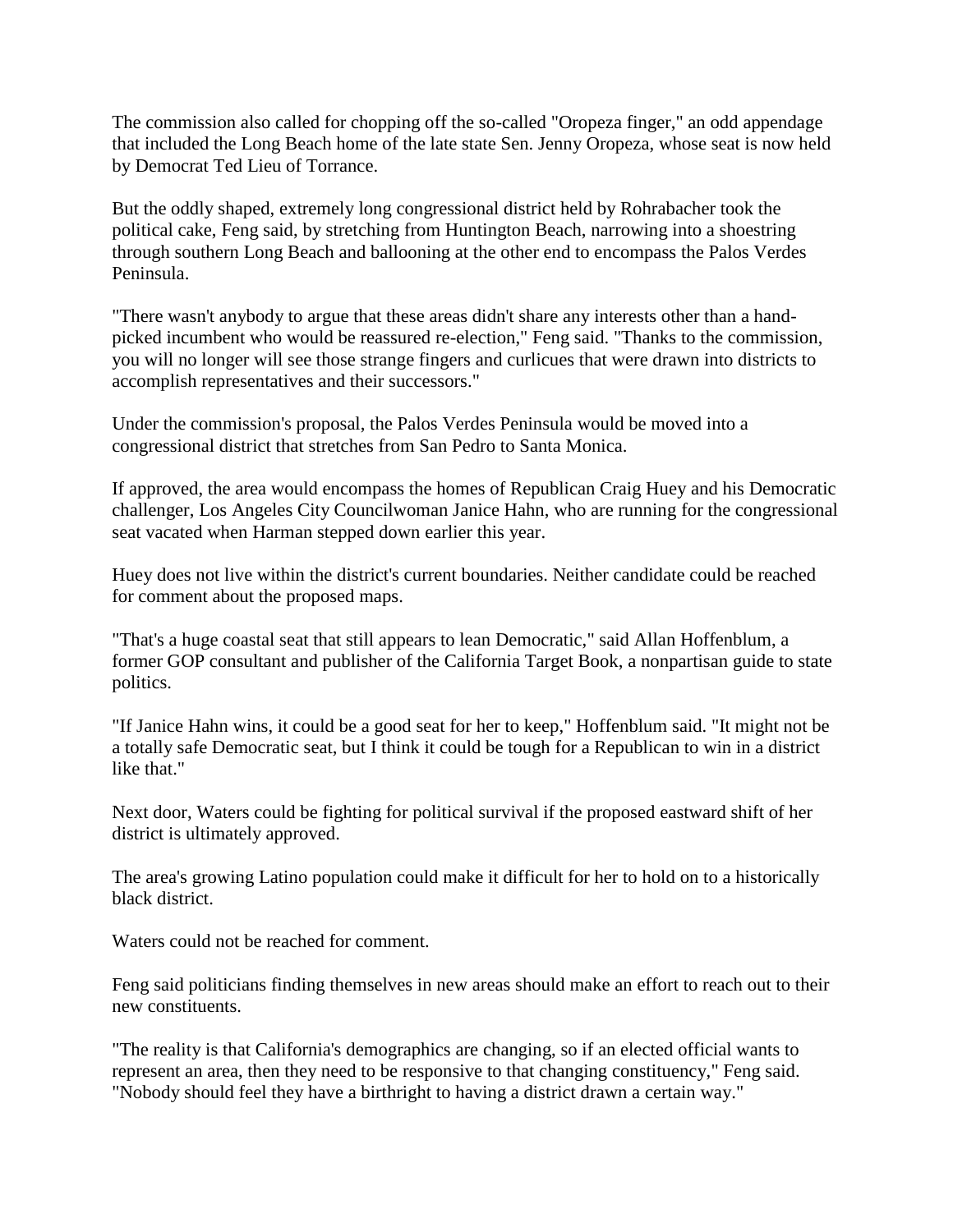For months, political experts had agreed that the Palos Verdes Peninsula would be the most impacted region of the South Bay in the redistricting process.

The proposed maps harken back to the 1990s, when The Hill was lumped together with its coastal neighbors for state and federal representation, said longtime Rancho Palos Verdes City Councilman Doug Stern.

"It's a much better fit in terms of a logical structure," Stern said. "This will mean better representation at every level and the districts will not be based on giving someone a political edge."

The statewide shake-up will also realign several Assembly districts in the South Bay.

The Assembly seat held by Democrat Bonnie Lowenthal would remain in Long Beach and no longer jut into the Harbor Area and the Palos Verdes Peninsula, according to the revised maps.

Instead, the Palos Verdes Peninsula would be included in a district that runs north to Westchester and Playa del Rey, currently represented by Assemblywoman Betsy Butler.

Under the revised map, Butler's home in Marina del Rey could be split from the district and placed into an area that includes Malibu, Santa Monica, West Hollywood and Beverly Hills.

Butler, who was elected last November, declined to say whether she would move.

"I'm not exactly house hunting yet because these are still draft maps until August, so we'll have to see what happens after that," Butler said. "The maps have been changing a little bit every day, so I think it's all still very fluid."

The proposed map also squeezes Assemblymen Steve Bradford and Warren Furutani into the same district, which would encompass Inglewood, Hawthorne, Gardena and Harbor City.

Furutani's chief of staff, Sandra Sanchez, did not return two phone calls seeking comment.

Bradford said he is not pleased with the redistricting proposal and suggested that districts across California remain unchanged.

"I have not yet spoken with Assembly member Furutani, but it is not our desire to run against each other," Bradford said. "These lines just force incumbents to run against each other. Changing the lines would not make the races more competitive in a state where Democrats hold the majority."

Bradford said increased competition would more likely come from the state's new open primary system, which allows the top two vote-getters to advance to a runoff, even if they are in the same party.